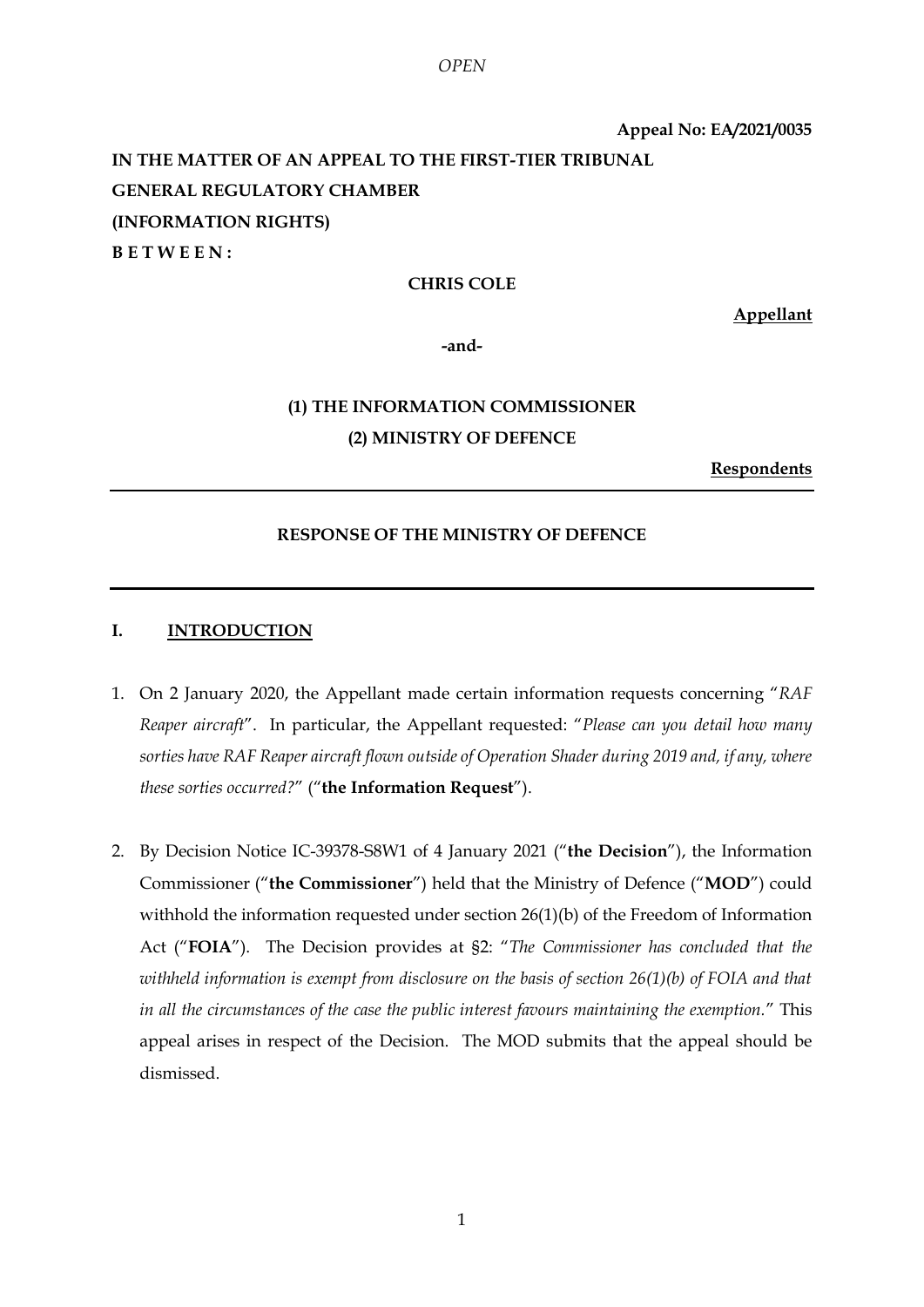- 3. The Appellant has filed "*Outline Grounds of Appeal*"<sup>1</sup> dated 29 January 2021 ("**GA**"). The Appellant has not identified distinct grounds of appeal in the GA. Nevertheless, the MOD understand the following grounds to be advanced:
	- a. Ground 1: the Appellant alleges that inadequate reasons to support the Decision were disclosed (see §§9-10 and 12 GA).
	- b. Ground 2: the Appellant alleges that the Commissioner erred in applying the public interest test under section 26 FOIA (see §§13-18 GA).
	- c. Ground 3: the Appellant alleges that the Commissioner should have determined whether section 27 FOIA applied and, had she done so, ought to have held that it did not on the basis that "*[t]here is no evidence that the MoD has approached the foreign states concerned and asked, in a neutral manner, whether they object to disclosure of the limited information sought.*"
- 4. The appeal should be dismissed for the reasons stated in the Decision and set out in this Response. In broad summary:
	- a. As to Ground 1, the Decision articulates sufficient reasons in support of the Commissioner's conclusion that the withheld information is exempt from disclosure on the basis of section 26(1)(b) FOIA. In any event, the First-tier Tribunal ("**the Tribunal**") is able to determine the application of sections 26(1)(b),  $27(1)(a)$  and  $27(1)(c)$  FOIA itself, such that any inadequacy in the reasons supporting the Decision should not result in the Commissioner's conclusion that the withheld information is exempt from disclosure being disturbed.
	- b. As to Ground 2, the Commissioner's findings as to the balance of the public interest under section 26(1)(b) FOIA were lawfully made in all the circumstances. Contrary to the Appellant's submissions, the public interest test falls firmly in favour of the requested information being withheld.

-

<sup>1</sup> The significance of the description of the GA as "*Outline*" is not understood. The Appellant ought to have pleaded his grounds of appeal fully in the GA. In the event that the Appellant seeks to amend the GA materially or add additional grounds of appeal, the MOD reserves all rights.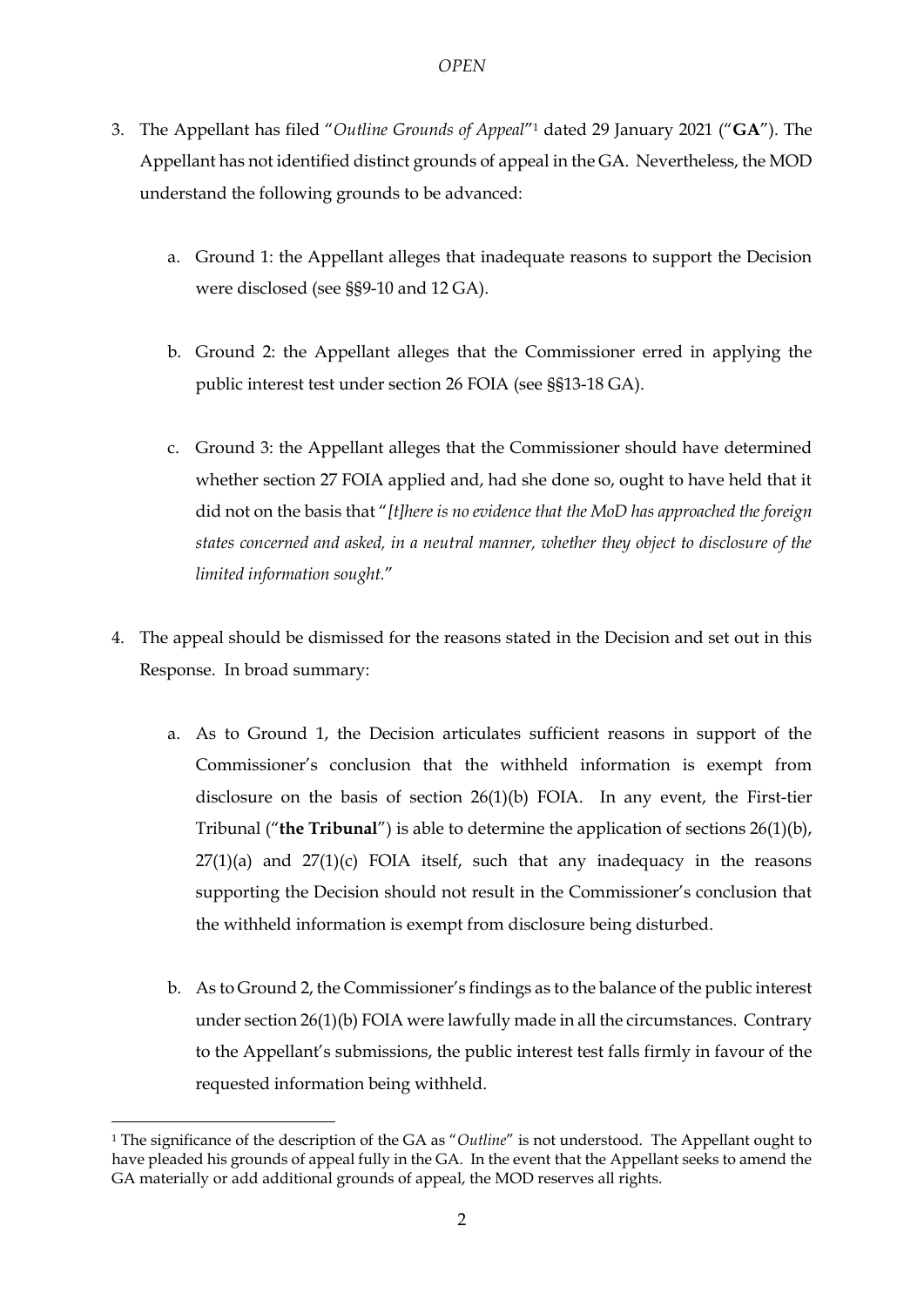- c. As to Ground 3, the MOD recognises that the Commissioner's findings regarding section 26(1)(b) FOIA were dispositive of the complaint such that it was not necessary for the Commissioner to consider the application of sections 27(1)(a) and  $27(1)(c)$  FOIA in addition. In any event, the Appellant's contention that the MOD was required to approach foreign states to discharge its burden of proving prejudice to relations between the United Kingdom ("**UK**") and other states and to the interests of the UK abroad is plainly wrong. The MOD is not obliged to approach foreign states when withholding information under sections 27(1)(a) and 27(1)(c) FOIA.
- 5. Two additional points arise from the GA:
	- a. It appears from §11 GA that the Appellant intends to make an application to the Tribunal "*to release more of the information relied-upon so that he may properly respond to it.*" No such application has been filed by the Appellant in the period of over three months since the GA were filed. The MOD reserves all rights in the event that such an application is made in due course.
	- b. At §14 GA, the Appellant seeks to re-draft the Information Request to remove its reference to locational details. The Appellant thereby proposes that the Tribunal rule on a request that is materially different to the Information Request in fact made. The Tribunal lacks jurisdiction to do so.
- <span id="page-2-0"></span>6. It is noted that, by the Commissioner's Response dated 2 March 2021, the Commissioner contends that the Appeal should be dismissed. Insofar as the Commissioner's Response accords with this Response, it is adopted herein.

## **II. FACTUAL BACKGROUND OF THE INFORMATION REQUESTS**

7. On 2 January 2020, the Appellant submitted the following requests for information to the MOD, of which the Information Request is at (6).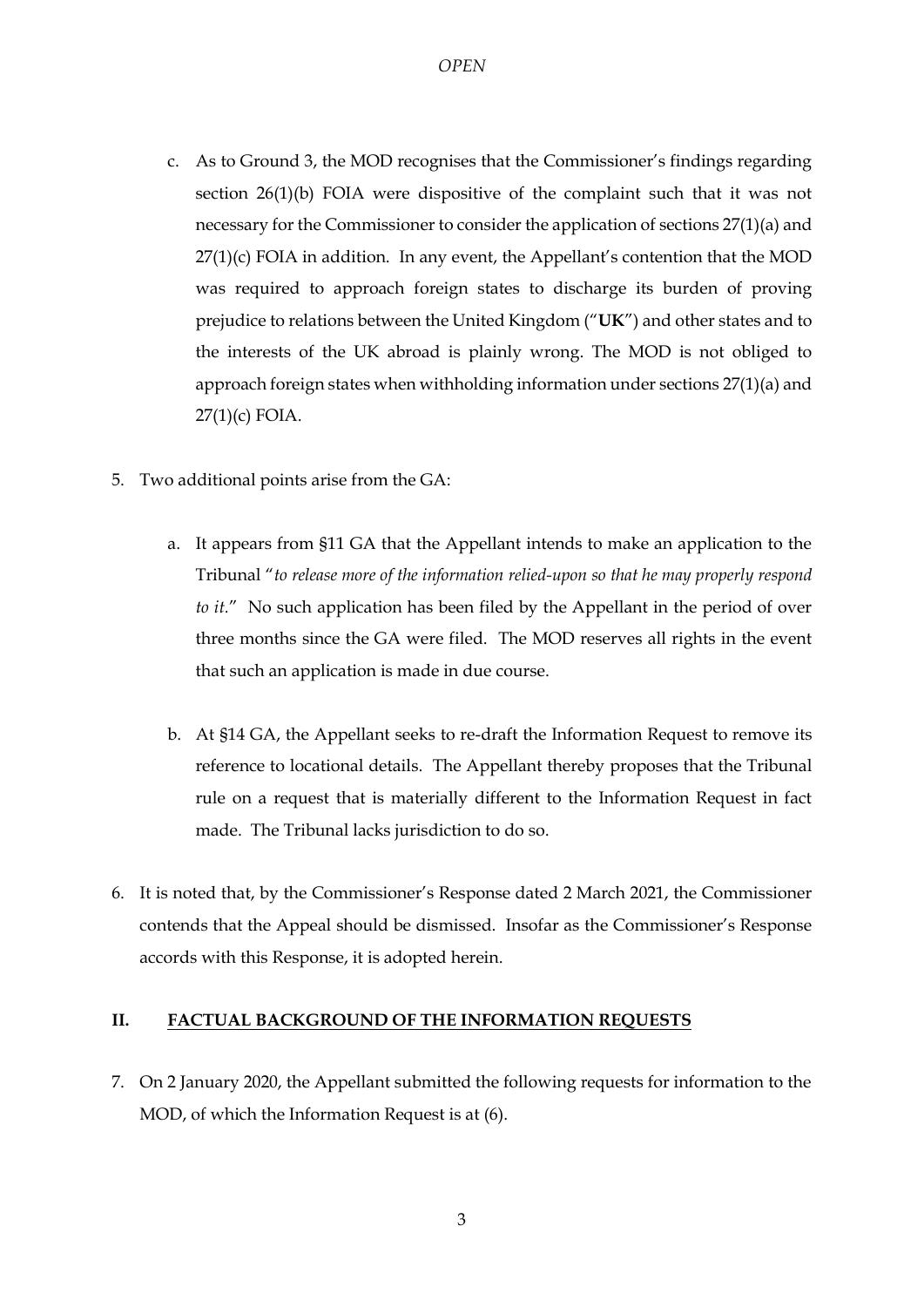*1) For each month between October 2019 and December 2019, and broken down between i) Reaper and ii) Typhoon*

*a) the total number of missions undertaken by these aircraft on Operation Shader; b) the number of those missions entering Syria; c) the number of those missions entering Iraq? 2) For each month between October 2019 and December 2019, the number of sorties with weapons released by a) Reaper and b) Typhoon and broken down between Iraq and Syria? 3) For each month between October 2019 and December 2019, the number and type of weapons released by a) Reapers, and b) Typhoon, broken down between Iraq and Syria? 4) The number of UK weapon release events in a) Iraq and b) Syria per month from October 2019 to December 2019, broken down between Reaper and Typhoon? 5) Please can you tell me, for each month between October 2019 and December 2019, how many hours have UK a) Reaper and b) Typhoon flown on Operation Shader? 6) Please can you detail how many sorties have RAF Reaper aircraft flown outside of Operation Shader during 2019 and, if any, where these sorties occurred?*

- 8. By way of context:
	- a. Operation Shader is the UK operational name for the UK's contribution to the USled military campaign against Daesh. The UK have been participating in operations within Iraq and Syria under Operation Shader since 2014.
	- b. Reapers and Typhoons are airframes used by the Royal Air Force. The Reaper platform is a Remotely Piloted Air System ("**RPAS**"). Typhoon (formerly known as Eurofighter) is a traditional multi-role combat aircraft.
	- c. A 'sortie' is a mission conducted by an airframe. In the context of the Information Request, a sortie was understood to be a single flight by a Reaper airframe for any purpose.
- <span id="page-3-0"></span>9. For the purposes of this Appeal, the MOD regards the number zero or any greater number as information responsive to the Information Request. Nothing should be inferred from this Response as to whether the number responding to the Information Request is zero or any greater number.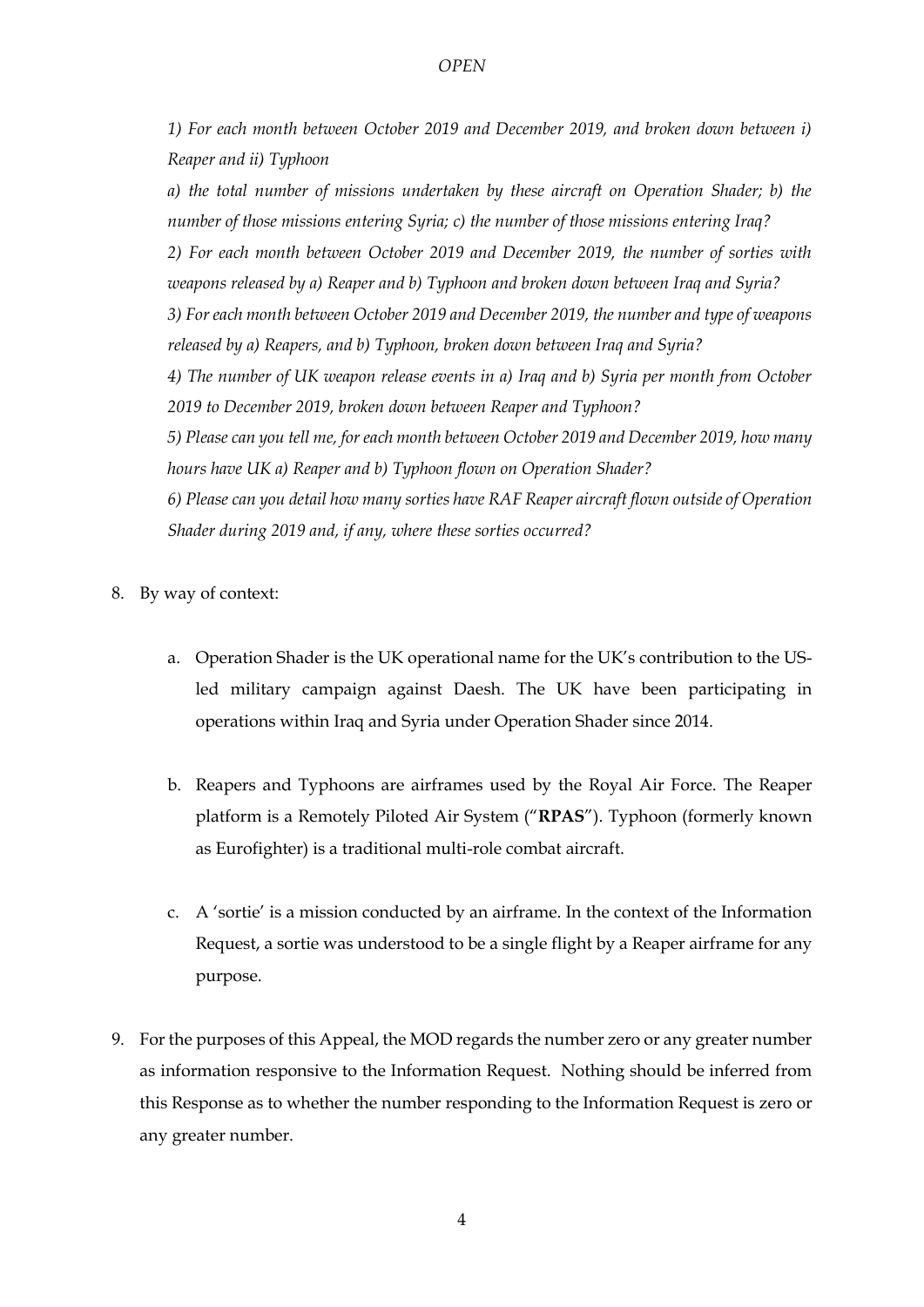- 10. On 17 February 2020, the MOD responded to the information requests in the Appellant's email dated 2 January 2020 ("**the Response**"). The MOD provided the Appellant with information responding to (1)-(5) in his email of 2 January 2020. The MOD withheld information responding to the Information Request, relying on sections 26(1)(b), 27(1)(a) and 27(1)(c) FOIA. As the exemptions relied upon were qualified exemptions, a public interest assessment was undertaken. The MOD concluded that the public interest in disclosure of the requested information was strongly outweighed by the arguments against disclosure. The MOD's Response to the Appellant of 17 February 2020 mistakenly stated that the level of prejudice was "would be likely", when it ought to have stated "would".
- 11. On 18 February 2020, the Appellant requested an internal review of the Response.
- 12. On 15 April 2020, the MOD reported the outcome of its internal review. The MOD upheld its application of the various exemptions identified in the Response in respect of the Information Request. At §17 of the internal review, the MOD corrected the error in the Response, stating: "*As part of this review, I can confirm that the level of prejudice for the exemptions is engaged at the higher level of 'would' prejudice rather than 'would be likely to'.*"
- 13. On 16 April 2020, responding to an email of the Appellant dated 15 April 2020 requesting clarification of the level of prejudice, the MOD confirmed the position as follows: "*Apologies if this was not clear in the internal review but the level of prejudice for both exemptions should have been set at the higher level of 'would', at the outset.*"<sup>2</sup>
- 14. On 27 April 2020, the Appellant complained to the Commissioner. He contended that there was a compelling public interest in the disclosure of the requested information.
- 15. On 4 January 2021, the Commissioner issued the Decision. So far as is material, the Commissioner reached the following conclusions:

-

<sup>2</sup> As is clear from this summary, the Appellant was notified in clear terms of the level of prejudice in advance of his complaint to the Commissioner. The suggestion at §12 GA that the Appellant was impeded in advancing arguments to the Commissioner or in this Appeal by reason of confusion arising from the mistaken reference to "would be likely" in the Response should be afforded minimal, if any, weight.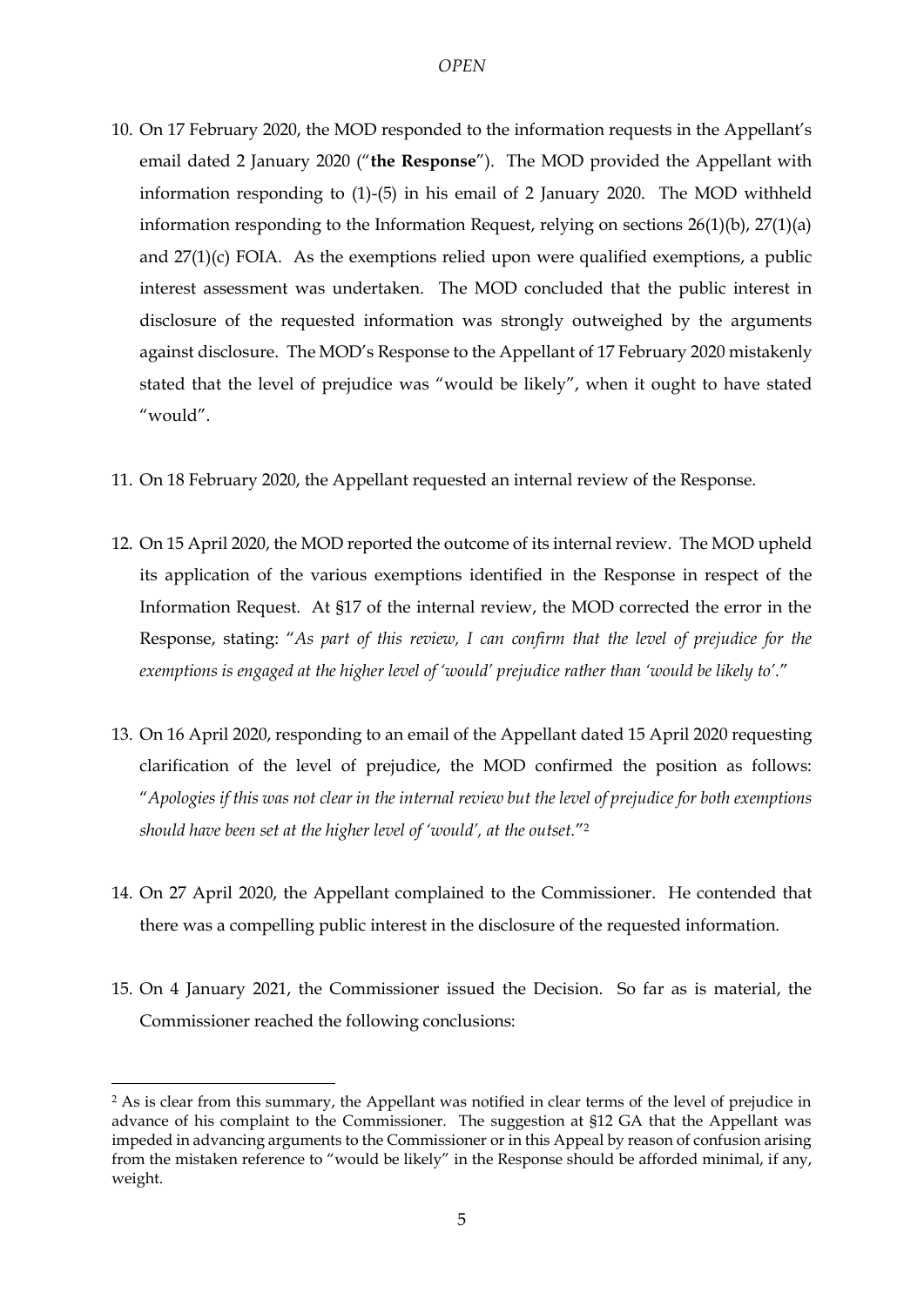- a. As to the first stage of analysis under section 26(1)(b) FOIA, namely whether the relevant harm would or would be likely to occur if the withheld information were disclosed, the Commissioner held at §14: "*the Commissioner accepts that the type of harm that the MOD believes would occur if the information was disclosed is applicable to the interests protected by section 26(1)(b) of FOIA.*"
- b. As to the second stage of analysis under section 26(1)(b) FOIA, namely whether there is a causal relationship between the potential disclosure and the prejudice, against which the exemption is designed to protect, the Commissioner held at §15:

*"… The Commissioner is therefore satisfied that there is a causal link between the potential disclosure of the withheld information and the interests which section 26(1)(b) is designed to protect. Moreover, the Commissioner is satisfied that the resultant prejudice which the MOD believes would be likely to occur is one that can be correctly categorised as real and of substance. In other words, subject to meeting the*  likelihood test at the third criterion, disclosure could result in prejudice to the *capability, effectiveness or security of British armed forces."*

c. As to the third stage of analysis under section  $26(1)(b)$  FOIA, namely whether disclosure would or would be likely to result in prejudice, the Commissioner held at §16:

*"In relation to the third criterion, the Commissioner is satisfied that the likelihood of prejudice occurring if the withheld information was disclosed is clearly one that is more than hypothetical. Rather, taking into account the arguments set out in the MOD's submissions to the Commissioner, she is satisfied there is a real and significant risk of this prejudice occurring as the information would assist adversaries in making a detailed assessment of the effectiveness of UK tactics and operational capabilities, which*  in turn would risk the security of UK personnel. She also agrees with the MOD that *the higher threshold of 'would' prejudice is met."*

d. Turning to the public interest test, the Commissioner considered the Appellant's submissions at §§19-22 of the Decision and the MOD's submissions at §23. At §24,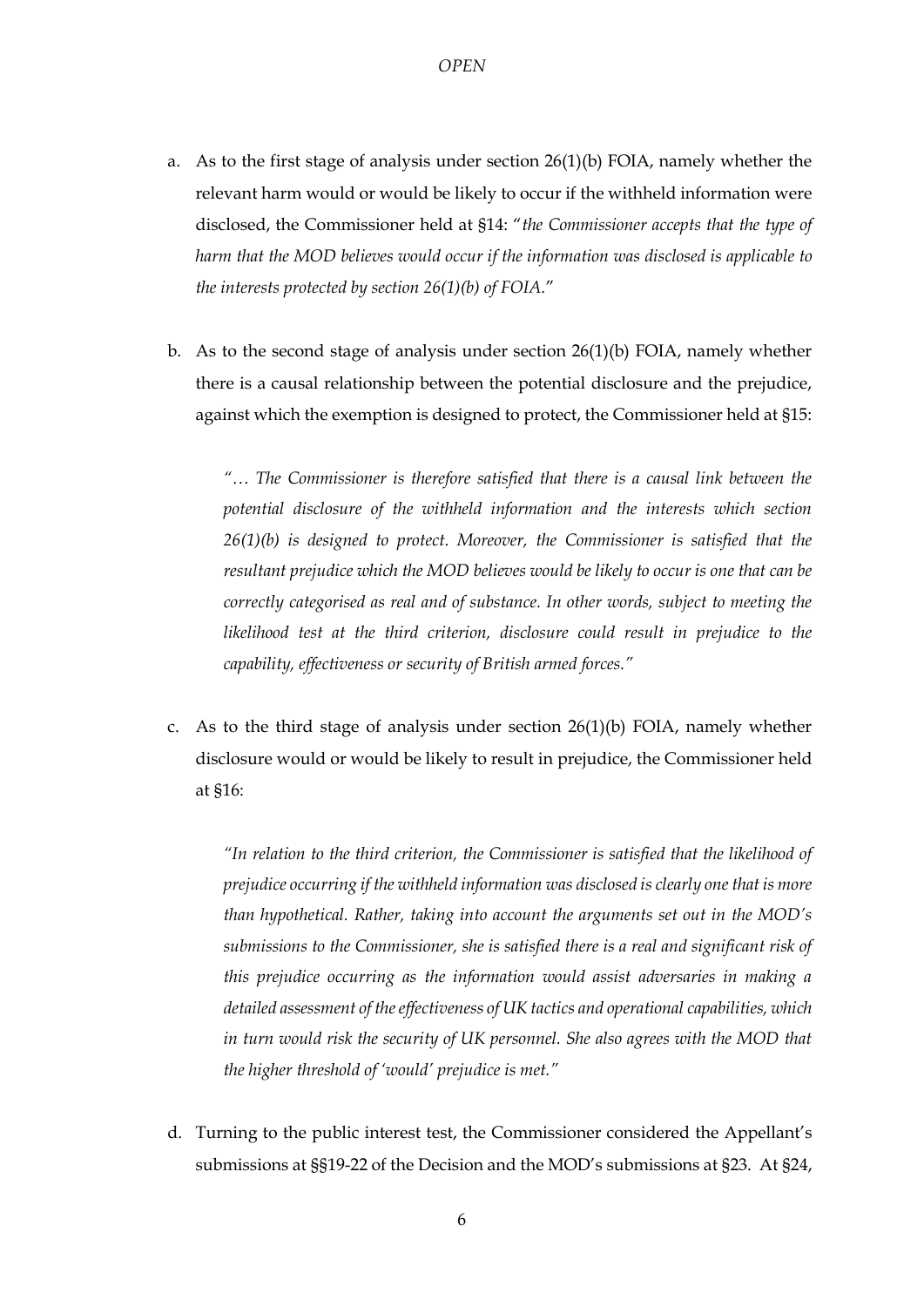the Commissioner considered there to be: "*a significant and weighty public interest in disclosure of the withheld information*". However, at §25, the Commissioner concluded:

*"… the Commissioner is also conscious that disclosure of the information risks undermining the capability and effectiveness, and ultimately the safety of, British armed forces. Such an outcome is clearly against the public interest. Furthermore, in the circumstances of this case the Commissioner is conscious that disclosure of the information would, rather than simply being likely to, result in prejudice which in her view adds further weight to the public interest in maintaining the exemption. Consequently, despite the significant weight that the Commissioner accepts should be given to the public interest arguments in favour of disclosing the withheld information, she has reached the conclusion that the public interest favours maintaining the exemption."*

e. Having found that section 26(1)(b) was properly applied, the Commissioner did not consider section  $27(1)(a)$  or  $27(1)(c)<sup>3</sup>$  FOIA: see §26.

## **III. RESPONSE TO THE GROUNDS OF APPEAL**

## **a) Ground 1: the adequacy of the Commissioner's reasons**

- 16. The Appellant contends at GA §9 that: "*The IC's refusal relied … on reasons which are not disclosed.*" The Decision addresses the application of section 26(1)(b) FOIA lawfully. The Appellant does not contest that a closed material procedure was appropriate before the Commissioner or in this Appeal. Rather, properly construed, the Appellant's contention merely reflects his disagreement with the Decision. No legal error is thereby identified.
- 17. In any event, Ground 1 is academic. Any inadequacy in the reasons supporting the Decision (*quod non*) should not lead to the Commissioner's conclusion that the withheld information is exempt from disclosure being reversed.

<u>.</u>

<sup>&</sup>lt;sup>3</sup> The Decision erroneously refers to section  $27(1)(b)$ , rather than  $27(1)(c)$  FOIA.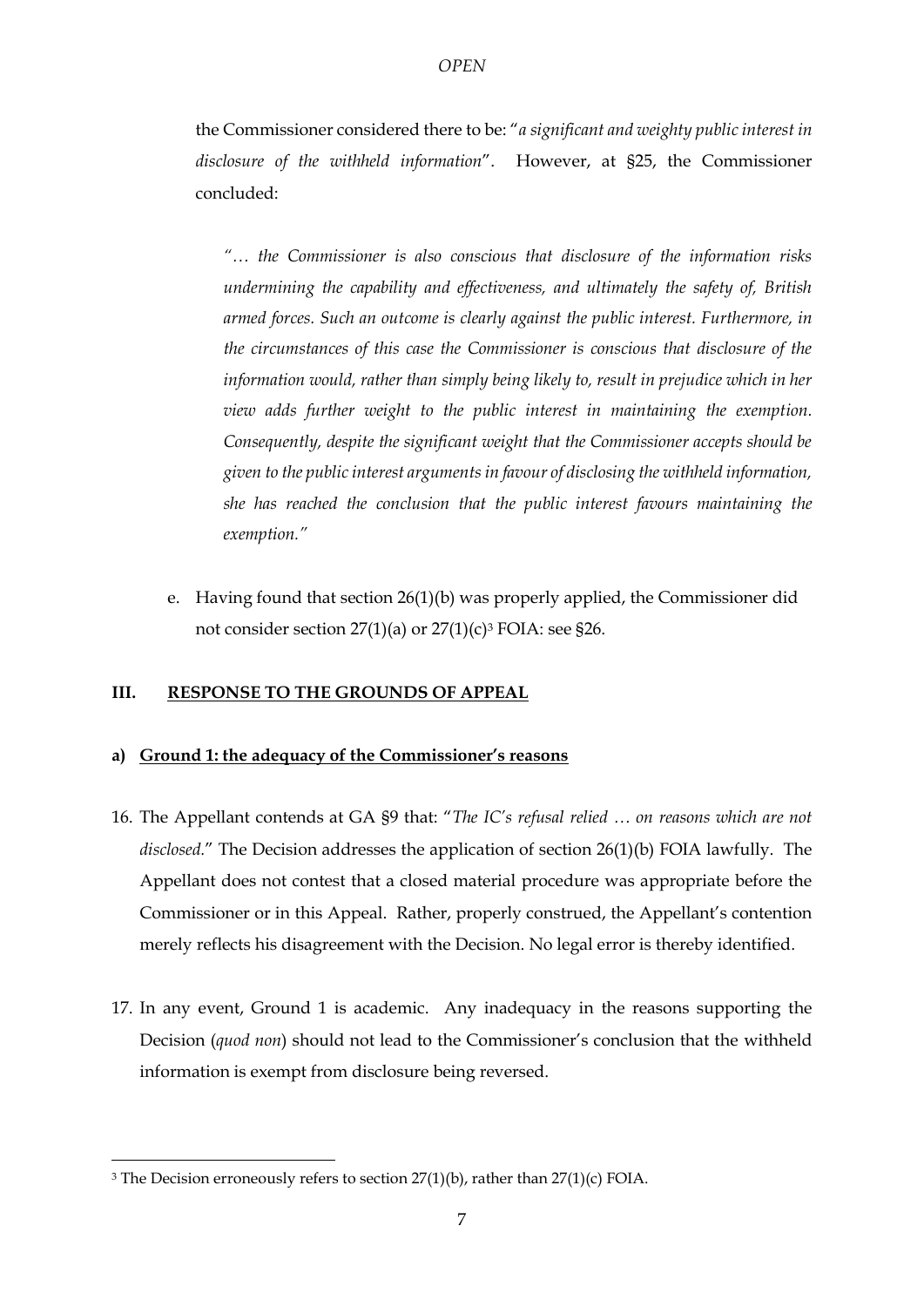a. The role of the Tribunal was described in *Birkett v Department for the Environment, Food and Rural Affairs* [2011] EWCA Civ 1606 as follows:

*"58 … The tribunal is required to consider whether the Commissioner's decision notice was in accordance with law. That directs attention to the contents of the notice and the scope of the Commissioner's duty under section 50. And that directs attention to whether the public authority is required to disclose the information. There is nothing in the language of the section or inherent in the nature of the tribunal's task to limit the scope of that consideration. In other words, the section imposes the "in accordance with the law" test on the tribunal to decide independently and afresh. It is inherent in that task that the tribunal must consider any relevant issue put it by any of the parties. That includes a new exemption relied on by the public authority."*

b. It follows that the Tribunal, considering the application of sections  $26(1)(b)$ ,  $27(1)(a)$ and 27(1)(c) FOIA afresh, is able to cure any inadequacy in the reasons in the Decision in the course of determination of the appeal. In this Response, the MOD has endeavoured to provide the Appellant and the Tribunal with information concerning the application of the exemptions, otherwise than by way of CLOSED material.

#### **b) Ground 2: the public interest test**

#### **(i) The legal principles concerning section 26(1)(b) FOIA**

18. Section 26 FOIA provides, so far as is material:

*"(1) Information is exempt information if its disclosure under this Act would, or would be likely to, prejudice—*

*…*

*(b) the capability, effectiveness or security of any relevant forces. (2) In subsection (1)(b) "relevant forces" means— (a) the armed forces of the Crown, and (b) any forces co-operating with those forces,*

*or any part of any of those forces."*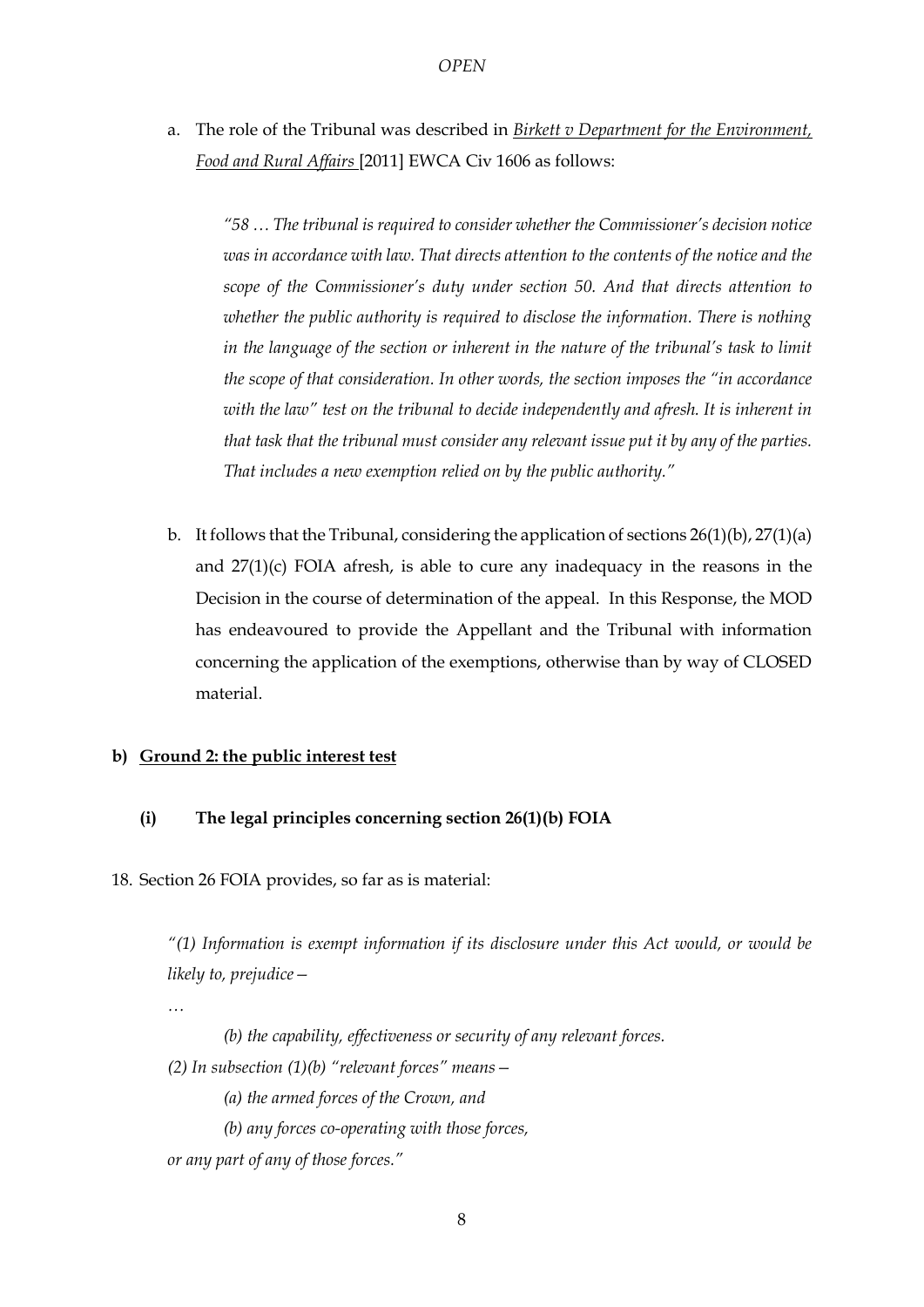- 19. Section 26 is a qualified exemption. The stages of analysis required under section 26(1)(b) were properly identified in the Decision as:
	- a. whether the relevant harm would or would be likely to occur if the withheld information were disclosed;
	- b. whether there is a causal relationship between the potential disclosure and the prejudice, against which the exemption is designed to protect;
	- c. whether disclosure would or would be likely to result in prejudice; and
	- d. whether the public interest in maintaining the exemption outweighs the public interest in disclosing it.
- <span id="page-8-0"></span>20. In *All Party Parliamentary Group on Extraordinary Rendition (APPGER) v Information Commissioner and The Ministry of Defence* [2011] UKUT 153 (AAC) ("*APPGER*") at §56, the Upper Tribunal held:

*"Appropriate weight needs to be attached to evidence from the executive branch of government about the prejudice likely to be caused to particular relations by disclosure of particular information: see Secretary of State for the Home Department v Rehman [2001] UKHL 47; [2003] 1 AC 153, [50]-[53] and see also R (on the application of Mohamed) v Secretary of State for Foreign and Commonwealth Affairs [2010] EWCA Civ 65 at [131] per Master of the Rolls: 'In practical terms, the Foreign Secretary has unrestricted access to full and open advice from his experienced advisers, both in the Foreign Office and the intelligence services. He is accordingly far better informed, as well as having far more relevant experience, than any judge, for the purpose of assessing the likely attitude and actions of foreign intelligence services as a result of the publication of the redacted paragraphs,* 

*and the consequences of any such actions so far as the prevention of terrorism in this country is concerned.'"*

<span id="page-8-1"></span>21. The Upper Tribunal reiterated that approach in *Savic v Information Commissioner, Attorney General's Office and Cabinet Office* [2016] UKUT 535 (AAC) at §116: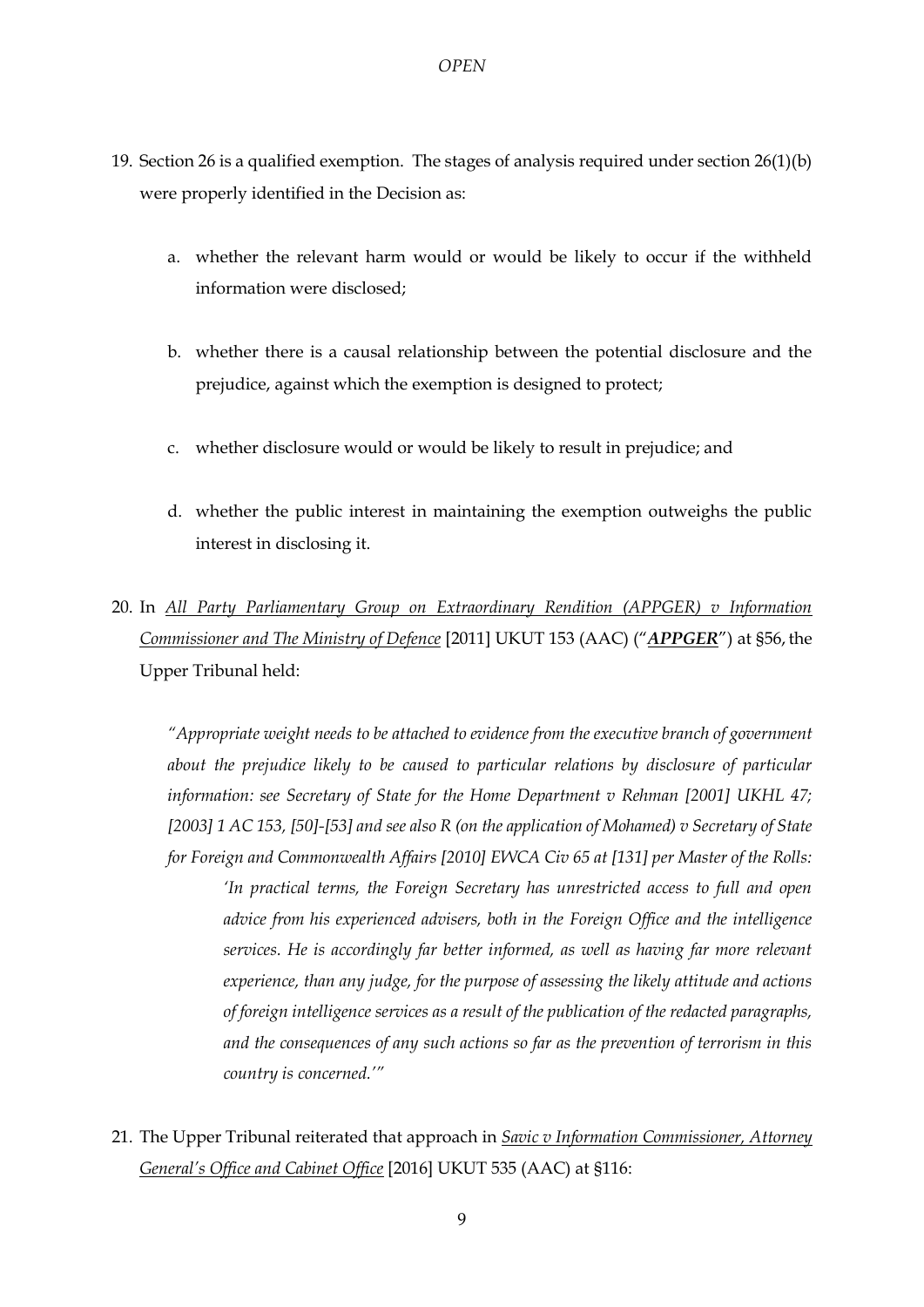"*It must be remembered that what is relevant is an assessment of those reactions rather than of the validity of the reasons for them looked at through "English or any other eyes". In this area there is authority to the effect that the courts and tribunals should attach weight to the views of the government expressed through Secretaries of State, Ministers or senior civil servants because of their relevant experience and expertise in assessing such reactions (see for example APPGER v IC and FO [2011] UKUT 153 (AAC) and the cases cited at paragraph 56 of that*  decision). We accept that approach and comment that the nature of the written and oral *reasoning on it in this case reflected its foundations."*

- 22. The Upper Tribunal's approach in *APPGER* and *Savic* (quoted above) was articulated in the context of section 27(1) FOIA. In *Chris Cole v ICO and MOD* (EA/2013/0042 & 0043) at §29, the Tribunal properly applied the approach in *APPGER* and *Savic* (set out above) in the context of section 26(1) FOIA.
- <span id="page-9-0"></span>23. In *Hogan and Oxford City Council v Information Commissioner* [2011] 1 Info LR 588, the Tribunal gave the following guidance on the prejudice test:

*"27. Under FOIA, disclosure of certain categories of information is exempt if such disclosure 'would, or would be likely to, prejudice' specified activities or interests. …*

*28. The application of the 'prejudice' test should be considered as involving a number of steps. 29. First, there is a need to identify the applicable interest(s) within the relevant exemption. ... 30. Second, the nature of the 'prejudice' being claimed must be considered. An evidential burden rests with the decision maker to show that some causal relationship exists between the potential disclosure and the prejudice and that the prejudice is, as Lord Falconer of Thornton has stated "real, actual or of substance" (Hansard HL, Vol.162, April 20, 2000, col.827). If the public authority is unable to discharge this burden satisfactorily, reliance on 'prejudice' should be rejected. There is therefore effectively a de minimis threshold which must be met. …*

*31. When considering the existence of 'prejudice', the public authority needs to consider the issue from the perspective that the disclosure is being effectively made to the general public as a whole, rather than simply the individual applicant, since any disclosure may not be made subject to any conditions governing subsequent use. …*

*34. A third step for the decision-maker concerns the likelihood of occurrence of prejudice. A differently constituted division of this Tribunal in John Connor Press Associates Limited v*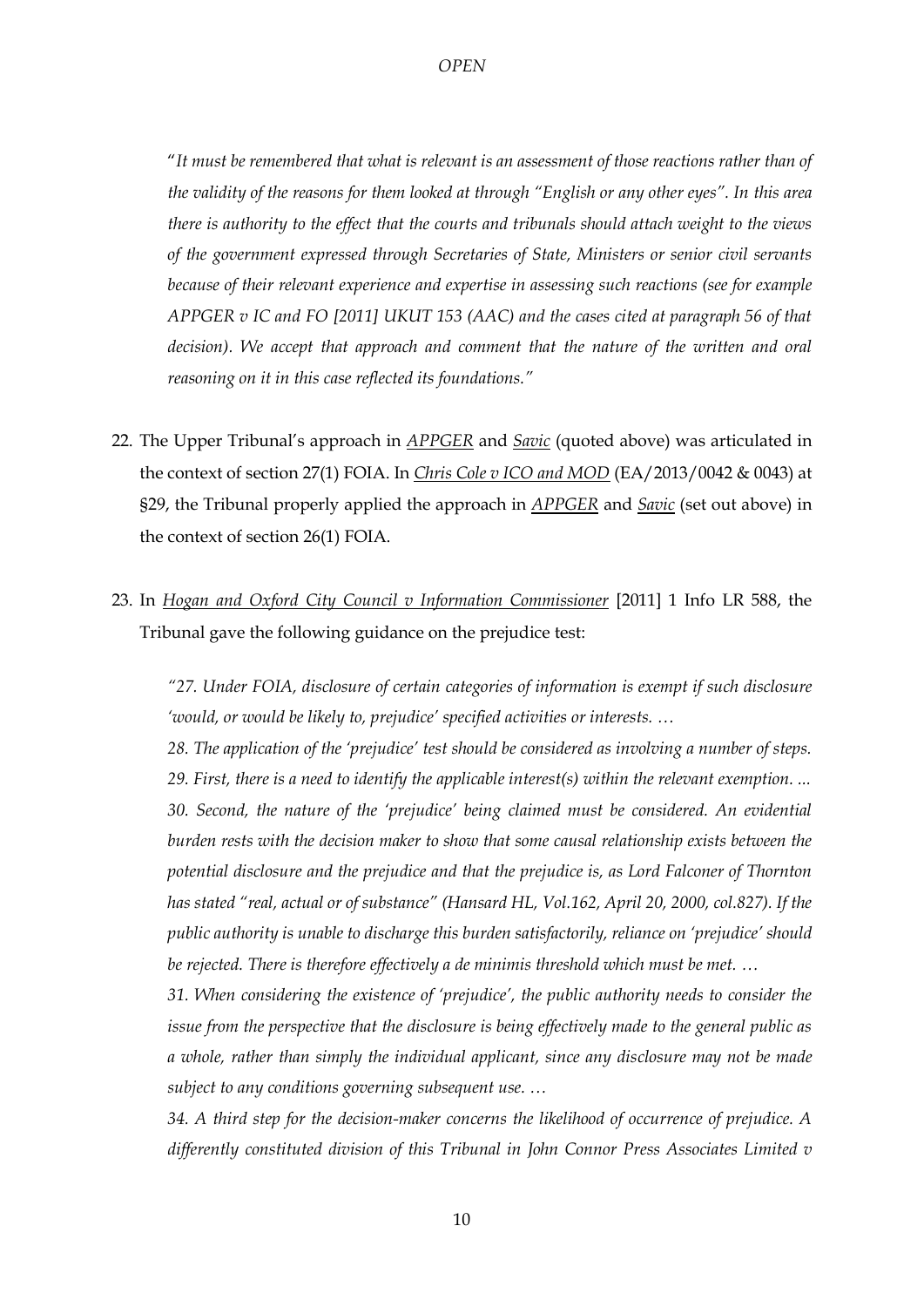*Information Commissioner (EA/2005/005) interpreted the phrase "likely to prejudice" as meaning that the chance of prejudice being suffered should be more than a hypothetical or remote possibility; there must have been a real and significant risk. That Tribunal drew support from the decision of Mr. Justice Munby in R (Lord) v Secretary of State for the Home Department [2003] EWHC 2073 (Admin) [[2011] 1 Info LR 239], where a comparable approach was taken to the construction of similar words in the Data Protection Act 1998. Mr Justice Munby stated that 'likely':* 

*"connotes a degree of probability where there is a very significant and weighty chance of prejudice to the identified public interests. The degree of risk must such that there 'may very well' be prejudice to those interests, even if the risk falls short of being more probable than not."* 

*35.On the basis of these decisions there are two possible limbs on which a prejudice-based exemption might be engaged. Firstly, the occurrence of prejudice to the specified interest is more probable than not, and secondly there is a real and significant risk of prejudice, even if it cannot be said that the occurrence of prejudice is more probable than not. We consider that the difference between these two limbs may be relevant in considering the balance between competing public interests... In general terms, the greater the likelihood of prejudice, the more likely that the balance of public interest will favour maintaining whatever qualified exemption is in question."*

- 24. In the context of section 26(1), relevant prejudice can be established by the risk of a detrimental effect, rather than also demonstrating quantifiable damage: in *APPGER v Information Commissioner and Foreign Office* [2012] 1 Info LR 258 at §130, relying on *Gilby v Information Commissioner & the Foreign and Commonwealth Office* (EA/2007/0071) at §23, the Tribunal held: "*s.27(1)(a) will be engaged if there is a real and significant risk (even if it is less than a probability) that disclosure would prejudice relations with another State in the sense of impairing relations or their promotion or protection.*" The same approach ought to be applied in respect of section 26(1)(b) FOIA.
- <span id="page-10-0"></span>25. In *Burt v IC and MOD* (EA/2011/0004), the Tribunal considered an appeal concerning an information request about briefings and the summary reports following site visits by the UK Atomic Weapons Establishment ("**AWE**") staff to a United States atomic energy facility called the Y-12 facility in connection with the proposed development of an enriched uranium facility at AWE Aldermaston. The MOD withheld the information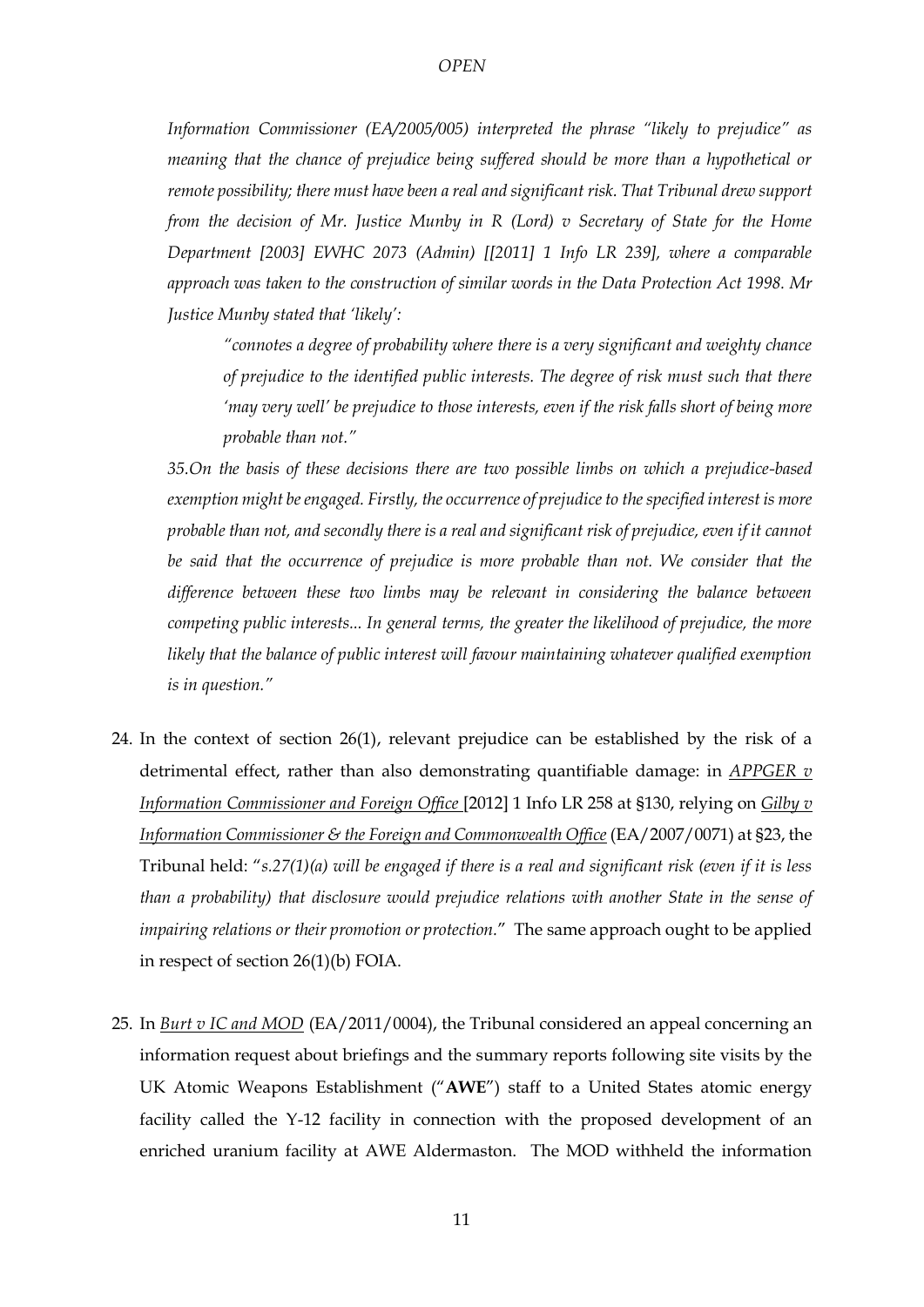relying on, amongst other exemptions, section 27 FOIA. Dismissing the appeal and applying an approach that ought also to be applied in respect of section 26(1)(b) FOIA, the Tribunal accepted submissions made by the Commissioner to the effect that:

*"32. … section 27 would necessarily be engaged if there was a real and substantial risk that the disclosure of the two reports without the approval of the US would either:* 

*(1) make relations with the US more difficult, and/or* 

*(2) call for a particular diplomatic response which would otherwise have been unnecessary; and/or* 

*(3) elicit an adverse reaction from the United States itself."*

26. As to the public interest test, in *Chris Cole v ICO and MOD* (EA/2013/0042 & 0043), the Tribunal held at §§53-54:

*"53. The public interest in maintaining the exemption in section 26(1)(b) is exceptionally weighty. There is an exceptionally strong public interest in preventing harm to the UK's capabilities in an ongoing armed conflict. The security and safety implications carry very strong public interest weight.*

*54. We agree with the Commissioner that there would need to be very weighty countervailing considerations to outweigh a risk to security and safety of the forces which was of sufficient severity to have engaged section 26(1)(b)."*

27. Notably, the Tribunal in *Chris Cole v ICO and MOD* (EA/2013/0042 & 0043) concluded at §69: "*We consider the public interest in maintaining the exemption and protecting life, of both relevant forces and civilians in Afghanistan, is a factor of such weight that there would need to be significant factors in favour of disclosure to outweigh it. In this particular case we do not consider that there are any real public interest factors that would favour disclosure of this particular information in this case, and none that come anywhere near outweighing the risk to life."*

## **(ii) Response to the challenge**

28. By Ground 2, the Appellant challenges the Commissioner's finding that the public interest in maintaining the exemption outweighs the public interest in disclosing it. Ground 2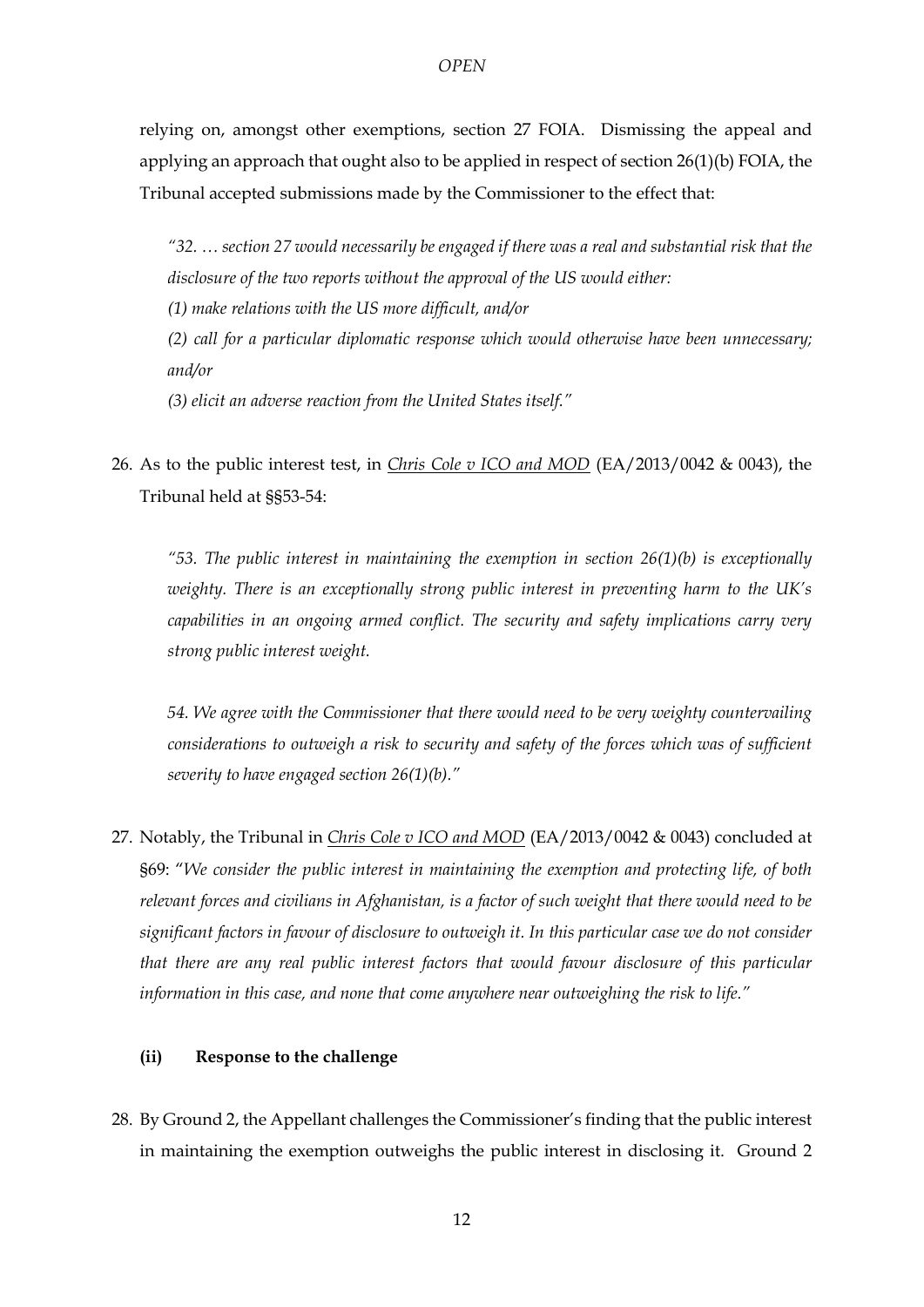should be dismissed. As noted at paragraph [9](#page-3-0) above, nothing should be inferred from this Response as to whether the number responding to the Information Request is zero or any greater number, nor any locational information.

- 29. At §14 GA, the Appellant asserts, without further explanation, that the balancing test was erroneously conducted by the Commissioner. Further at §14 GA, the Appellant argues that the "*balancing test may be altered in favour of disclose [sic] by releasing limited information such as the number of operational sorties undertaken outside of Operation Shader without locational detail.*" As noted at paragrap[h 5.b](#page-2-0) above, the Tribunal lacks jurisdiction in respect of the Appellant's attempt to alter materially the Information Request in the hope that the balancing test consequently redounds in his favour.
- 30. The MOD advances compelling and very weighty arguments that the public interest in maintaining the exemption outweighs the public interest in disclosure of information responding to the Information Request. The MOD notes in particular:
	- a. The Reaper platform is a strategic asset that fulfils a number of different missions for the UK military. Its use as a surveillance and reconnaissance asset, as well as strike asset, is well documented in the public domain. Reaper has also previously been confirmed as operating in the Middle East as part of Operation Shader.
	- b. While Operation Shader is a counter-Daesh operation, other and/or future operations may depend on a greater degree of public ambiguity as to the employment of Reaper in order to be successful. It is therefore important to retain a degree of ambiguity regarding the full extent of RPAS operations now in order to maintain this flexibility in the future.
	- c. Small amounts of information, which do not of themselves appear to be particularly damaging (and might even appear anodyne), can be combined by adversaries with other sources and information held by them. The mosaic effect, as a result of the requested information being combined with other information, poses both a short term and long term risk to the protection of UK forces and forces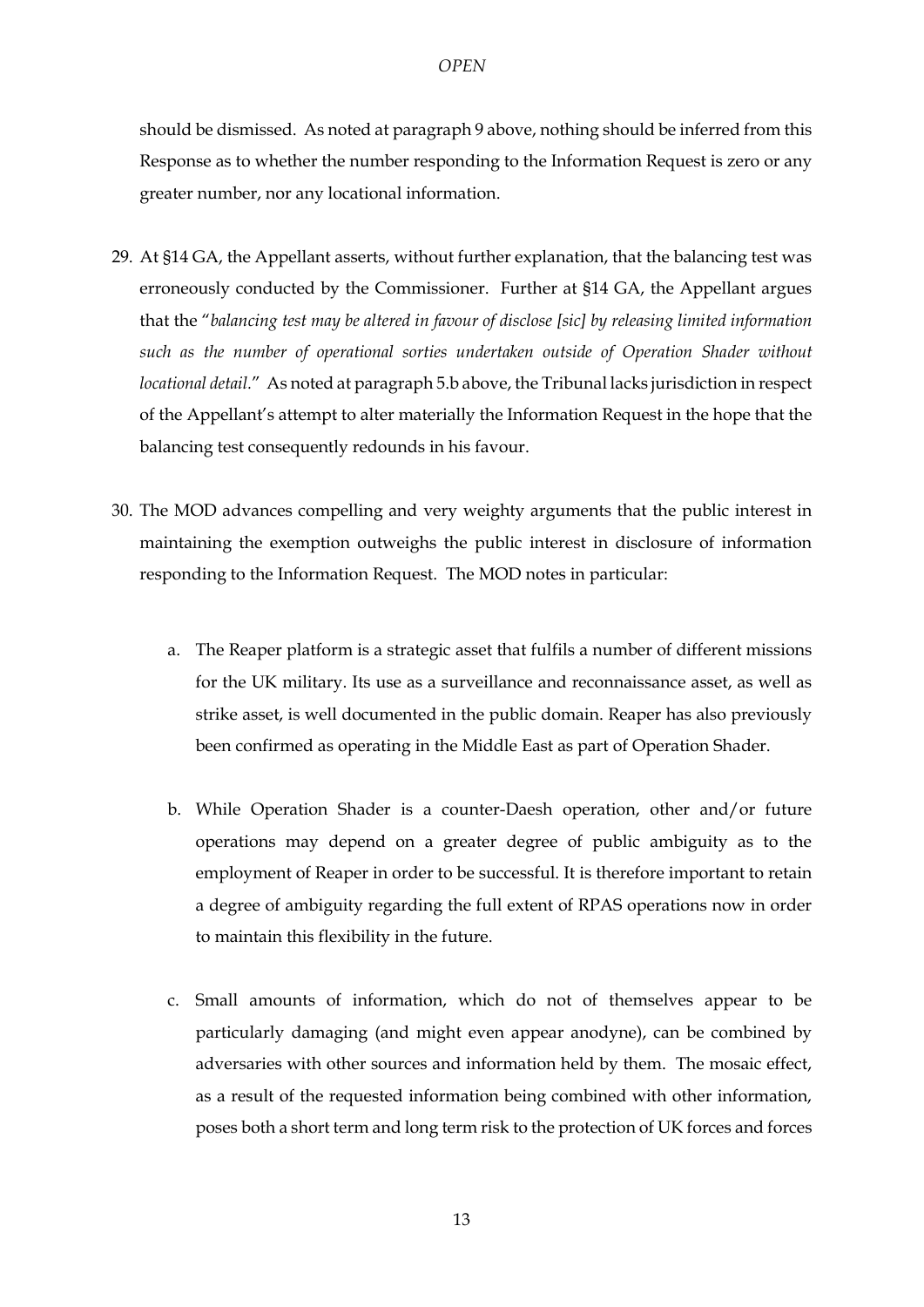cooperating with UK forces. The MOD regards the overall impact of the mosaic effect to be against the public interest.

- d. Through both information publicly available about the UK's input to Operation Shader and other capacities available to adversaries in the region, it is highly likely that some adversaries have a general understanding of Reaper's operating profile. For those adversaries currently without a complex understanding of Reaper, the additional information requested by way of the Information Request could result in a significant improvement in the accuracy of and confidence in their understanding and assessment of UK operational capabilities.
- e. The harm caused by adversaries combining information regarding Reaper falls to be understood in the following context. Future employments of Reaper and similar capabilities will be affected by adversaries' understanding of Reaper operations. The utility of Reaper and similar capabilities is in part dependent on the adversaries' uncertainty of both the capabilities and how the UK employs them. Additional information entering the public domain on how frequently and where the capability is or may be employed will allow a sophisticated adversary to improve its understanding of the capabilities of the platform and the UK's Tactics, Techniques and Procedures ("**TTPs**"). Significantly, a sophisticated adversary's improved understanding might enable it to take steps to develop countermeasures. For less sophisticated adversaries, additional information may provide a step change in their understanding and ability to limit their exposure to the UK's RPAS operations. This has the potential to limit the operational effectiveness of Reaper, and the ability of the UK to use this asset, both in support of personnel or in place of other capabilities.
- f. Beyond this, withholding the requested information protects UK interests and personnel by denying adversaries confirmed knowledge about the activities of the UK armed forces. Withholding the requested information would also provide ambiguity that enables adversaries tacitly to ignore activities of the UK, if any, without being forced to respond (potentially in an escalatory way). This allows all sides freedom of manoeuvre to avoid unnecessary confrontation.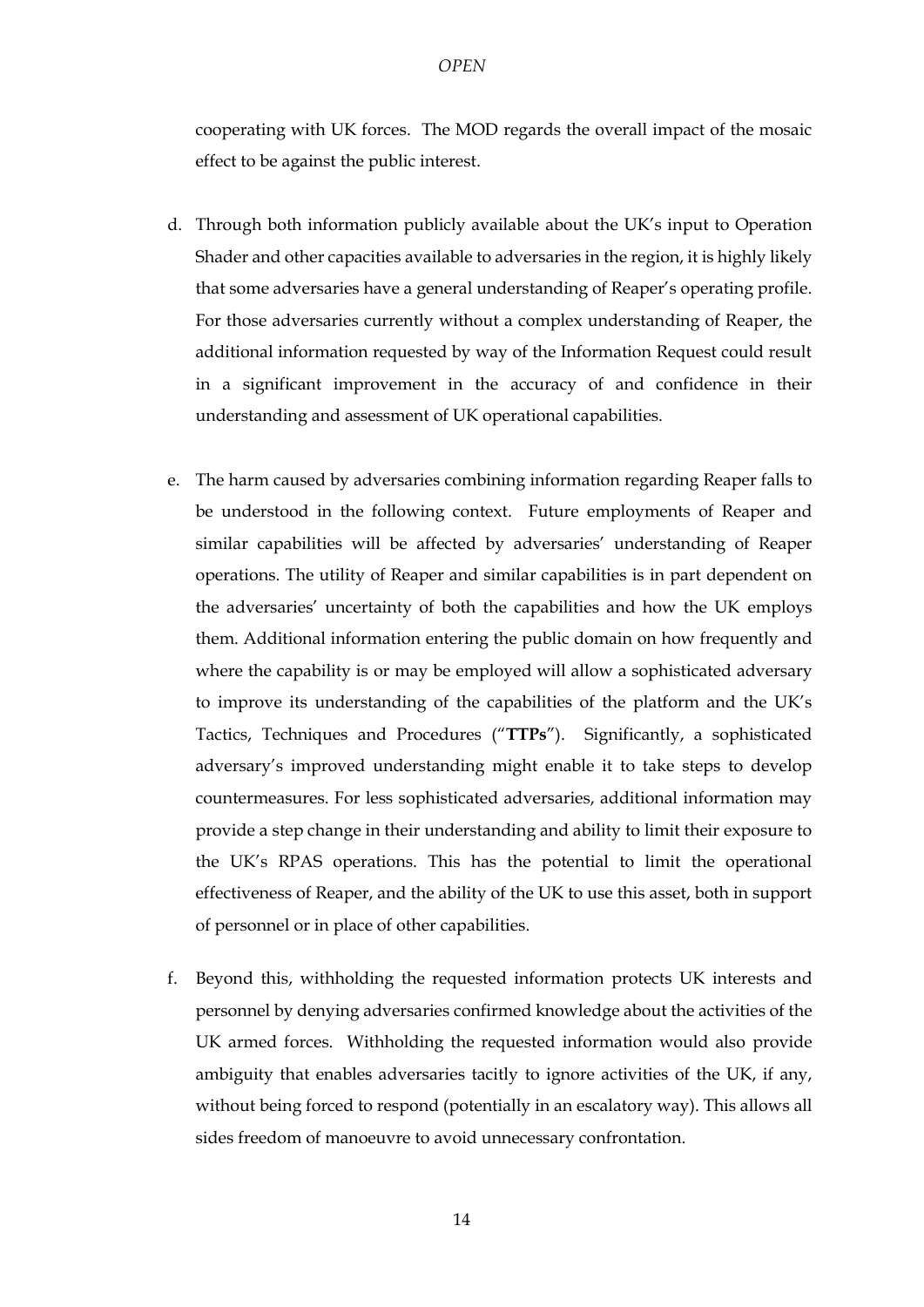- g. Reaper operations are frequently associated with wider military operations. Reaper is only employed where it will maximise strategic effect. If the MOD were to set a precedent of disclosing aspects of RPAS activity, then this in future may highlight or be suggestive of the employment of broader military capabilities. This, in turn, may provide an adversary with indications and warning of wider UK military activity and/or UK military presence.
- h. The MOD further relies on the public interest factors identified at §23 of the Decision.
- 31. The Appellant's public interest arguments plainly do not outweigh the weighty submissions of the MOD and fall some way short of the "*very weighty countervailing considerations"* identified in *Chris Cole v ICO and MOD* (EA/2013/0042 & 0043) at §54. The Appellant's submissions allege that there is a lack of oversight over the use of Reaper: see §15-18 GA. However, the Appellant is incorrect to assert that there is a lack of adequate oversight of the use of Reaper. In particular:
	- a. The "*Joint Doctrine Publication 3-46: Legal Support to Joint Operations"* provides an overview of how legal advice informs decision making in a military context. Legal advice is provided by MOD Legal Advisers ("**MODLA**", part of the Government Legal Department). MODLA are able to consult the Attorney General's Office on matters of critical national interest. Military lawyers, who are part of the respective Services, are also available to provide advice to military commanders. As a consequence, legal advice is available in respect of decision making from the strategic level down, ensuring legal aspects are considered throughout the conception, planning and execution of military operations.
	- b. Alongside legal advice, policy advice and direction ensure that the UK aims to operate to higher standards than those required by law, in line with the UK's values and objectives.
- 32. Further as to §15 GA: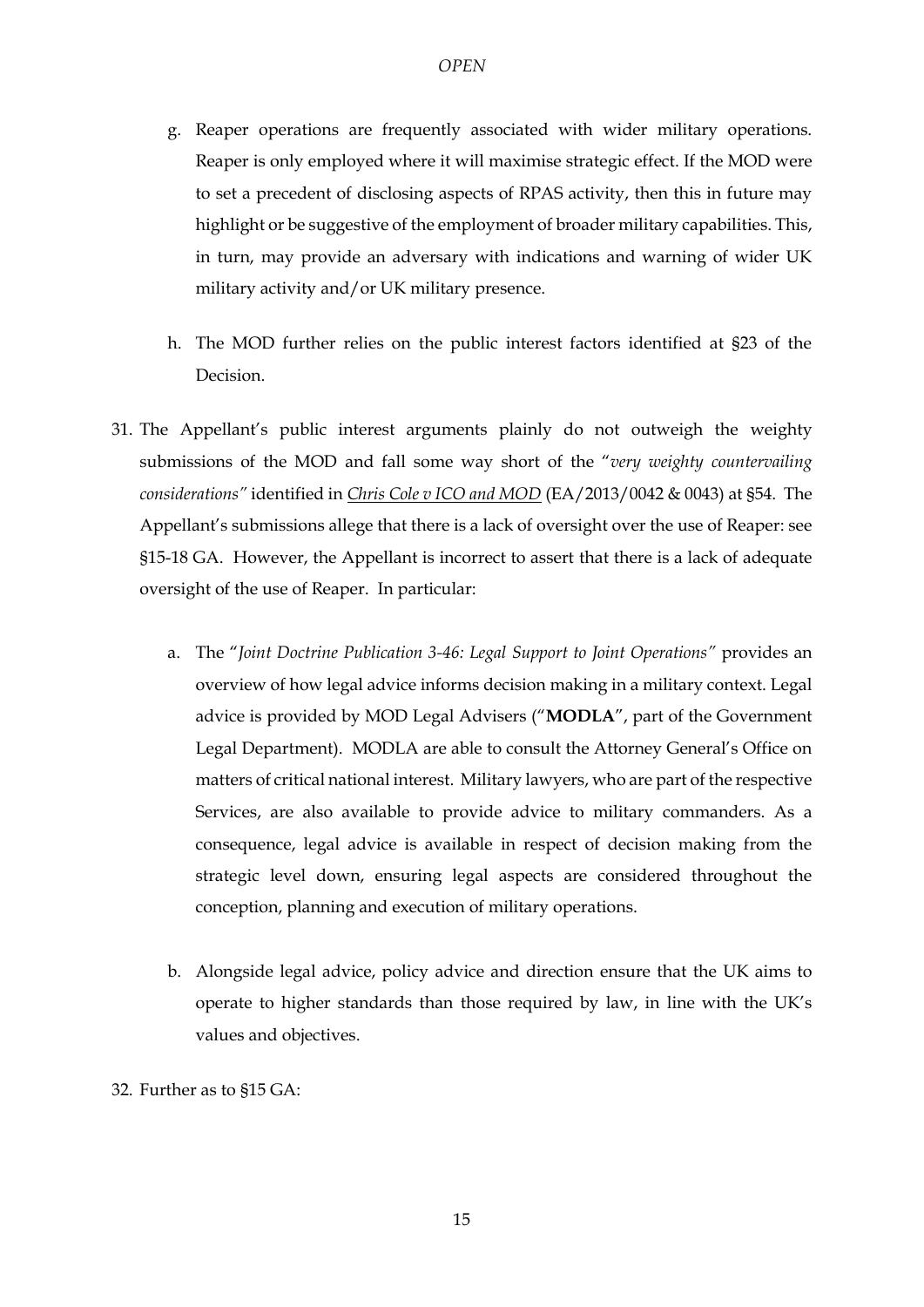- a. It is noted that the responses to the Parliamentary questions referred to at §15 GA accord with the reasons advanced by the MOD in this Appeal for not disclosing the requested information. For example, to the Parliamentary Question of Sir Ed Davey of 11 June 2020, James Heappey responded: "*REAPER is an intelligence, surveillance and reconnaissance platform. We do not comment on intelligence matters and I am therefore withholding the information as its disclosure would, or would be likely to, prejudice the capability, effectiveness or security of the Armed Forces.*" Consistency of approach to withholding the requested information and like information is necessary to minimise the mosaic risks described above.
- b. The Appellant adopts the description of his submissions to the Commissioner concerning the public interest test at §§19-22 of the Decision. "*Public controversy*" was central to the Appellant's submissions, in which he contrasted "*controversial*" employments of Reaper associated with targeted killing operations and "*uncontroversial*" employments, such as "*training or test flights*". However, the Information Request would not demonstrate the purpose/s for which Reaper airframes were used, if any. Accordingly, the requested information will not illuminate the public debate in such a way as to distinguish "*controversial*" and "*uncontroversial*" employments of Reaper.
- 33. At §§16-17 GA, the Appellant refers to the Report of the Special Rapporteur on extrajudicial, summary or arbitrary executions of 15 August 2020. The MOD notes:
	- a. Insofar as the Appellant quotes paragraph 24 of the Report of the Special Rapporteur on extrajudicial, summary or arbitrary executions of 15 August 2020 at §16 GA, the quoted observations are general in nature and do not purport to address the legal oversight of decision making in a military context in the UK.
	- b. Moreover, the Special Rapporteur at paragraph 26 of her Report cites extensive case-law of the European Court of Human Rights, including *Al-Skeini and others v. the United Kingdom* (Application No. 55721/07, Grand Chamber judgment of 7 July 2011) and *Al-Jedda v. the United Kingdom* (Application No. 27021/08, Grand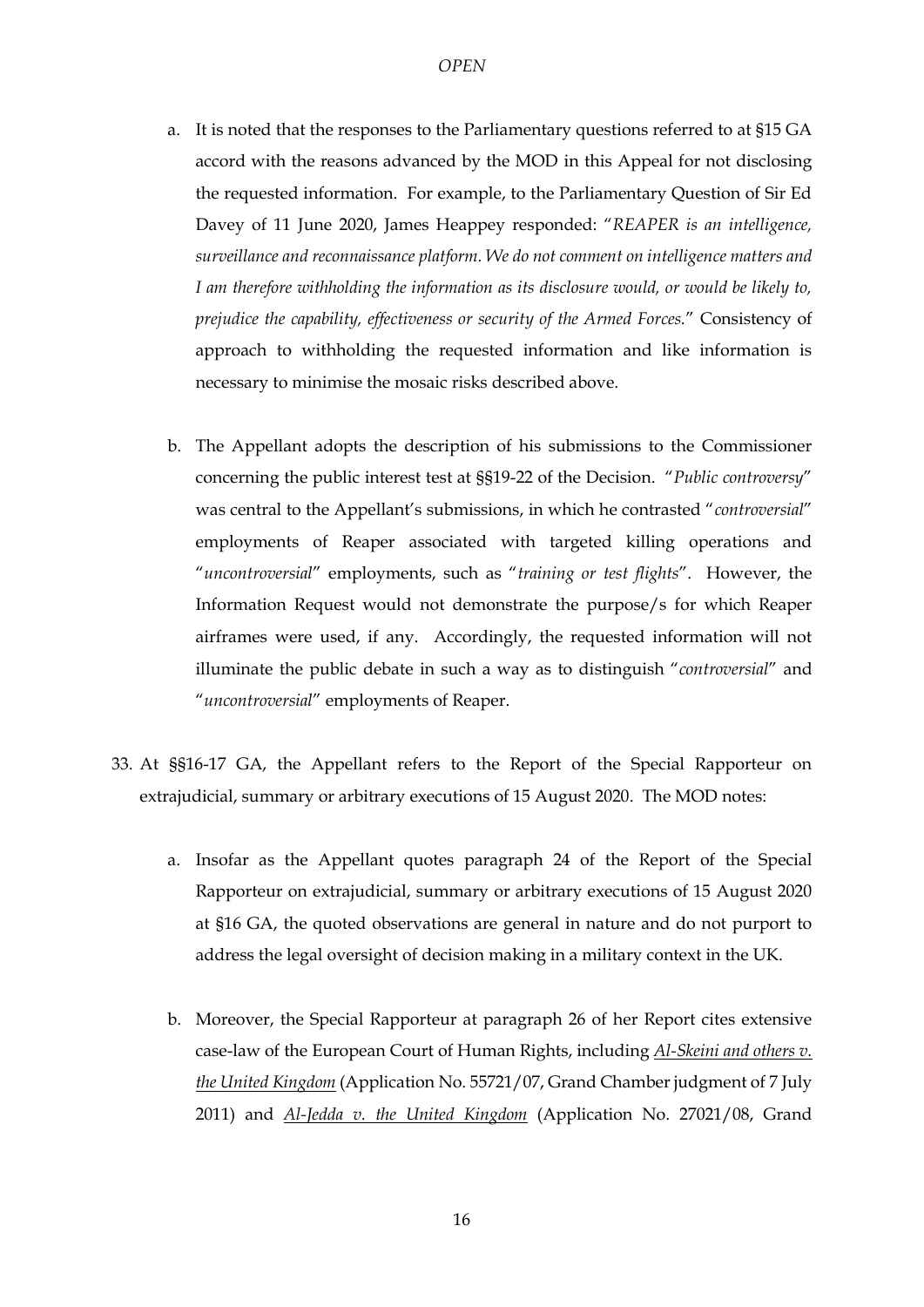Chamber judgment of 7 July 2011), to demonstrate that courts might be capable of considering the legality of the use of RPAS.

- c. Insofar as the Special Rapporteur has made certain recommendations, which are referred to at §17 GA, she is describing neither the current state of public international law nor of UK domestic law; rather, her recommendations are mere proposals reflecting her hope as to the approach to be adopted by parliaments globally. The Tribunal will be aware that the employment of the UK armed forces is prerogative power, in respect of which Parliament has no legally established role. Whilst the Special Rapporteur might favour a different constitutional model, her opinions should be afforded limited weight.
- 34. In the circumstances, the public interest firmly favours withholding the requested information.

## **c) Ground 3: sections 27(1)(a) and 27(1)(c) FOIA**

- **(i) The legal principles concerning section 27(1) FOIA**
- 35. Section 27(1) FOIA provides, so far as is material:

*"(1) Information is exempt information if its disclosure under this Act would, or would be likely to, prejudice—*

- *(a) relations between the United Kingdom and any other State …*
- *(c) the interests of the United Kingdom abroad, …"*
- 36. The operation of section 27(1)(a) was clarified in *Plowden v ICO* (EA/2011/0225 and 0228) and *APPGER*. At §56 of *APPGER*, the Upper Tribunal identified two elements: "*(a) would disclosure of the information be likely to prejudice international relations; (b) if so, does the public interest in maintaining the exemption outweigh the public interest in disclosing it."*
- <span id="page-16-0"></span>37. As to the first element, the principles identified in *Hogan v IC and Oxford City Council* [2011] 1 Info LR 588 apply. Paragraphs [23](#page-9-0)[-25](#page-10-0) above are also repeated. The exemption is engaged if disclosure is more likely than not to prejudice international relations, or if there is a very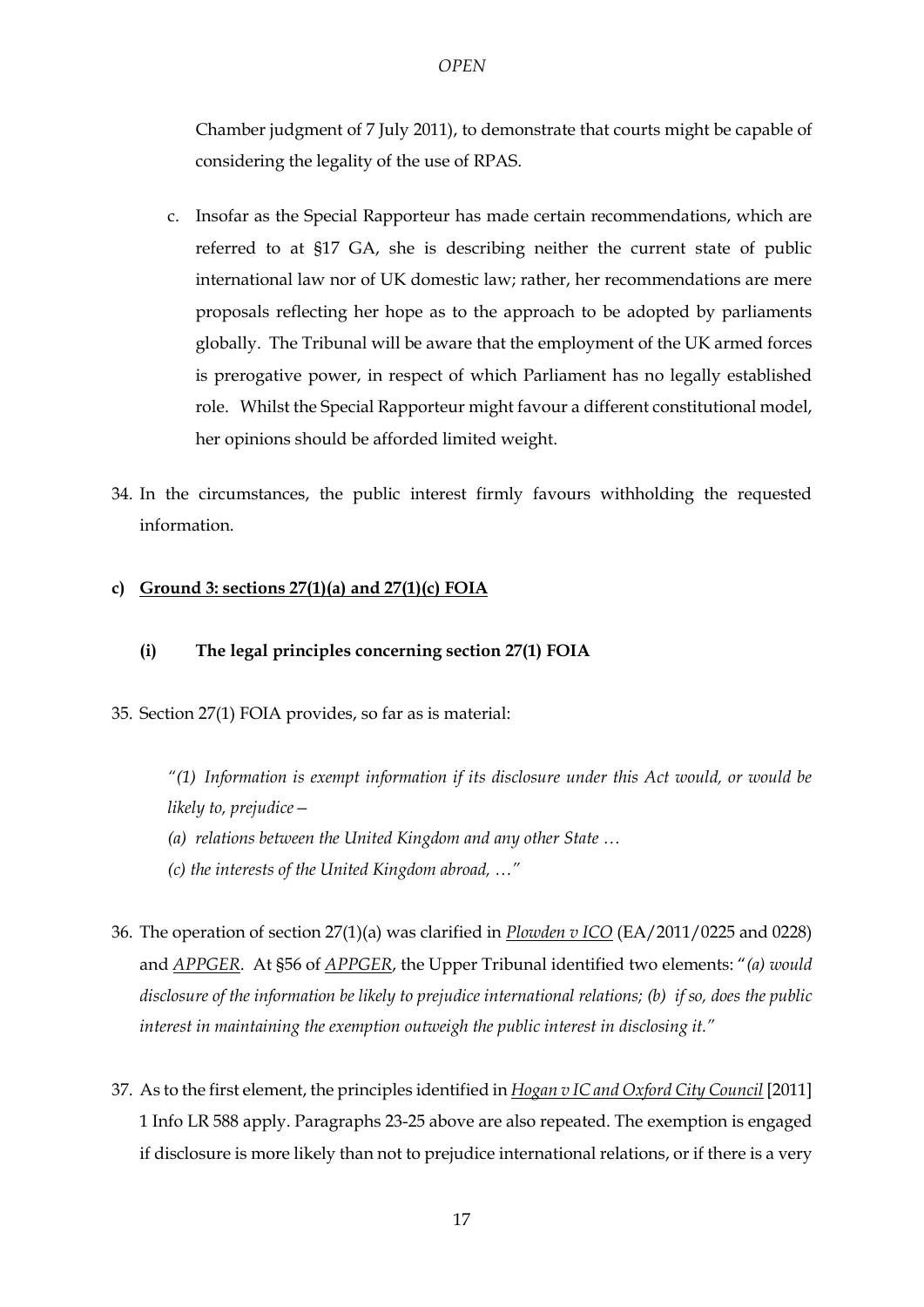significant and weighty chance of it, even if falling short of being more probable than not: *Muttitt v Information Commissioner and Cabinet Office* (EA/2011/0036) at §40.

38. As to the second element, paragraphs [20-](#page-8-0)[21](#page-8-1) above are repeated. Moreover, in *R (Lord Carlile of Berriew) v SSHD* [2014] UKSC 60, the Supreme Court recognised at §51 that a precautionary approach is generally required in dealing with potential threats to national security and public safety. The executive branch of Government has expertise and experience in relation to foreign policy matters as well as security matters which the Tribunal cannot match: see *Plowden* at §21 and *R (Mohamed) v SSFCA* [2010] EWCA Civ 65 at §131.

## **(ii) Response to the challenge concerning the Commissioner's failure to consider section 27 FOIA**

39. Whilst it might have assisted the Appellant, the MOD and the Tribunal had the Commissioner addressed sections 27(1)(a) and 27(1)(c) FOIA, the Appellant is wrong to assert that the Commissioner erred in law in failing to do so. §23 of the Commissioner's Response is adopted by the MOD.

# **(iii) Response to the challenge alleging that the MOD was obliged to approach foreign states**

- 40. By Ground 3, the Appellant additionally alleges that, had the Commissioner considered sections 27(1)(a) and 27(1)(c) FOIA, she ought to have held that the exemption did not apply on the basis that "*[t]here is no evidence that the MoD has approached the foreign states concerned and asked, in a neutral manner, whether they object to disclosure of the limited information sought.*"
- 41. The Appellant's contention has no basis in case-law or statute. Indeed, contrary to the Appellant's contention, the authorities at paragraph[s 23](#page-9-0)[-25](#page-10-0) an[d 37](#page-16-0) above demonstrate that a respondent can discharge its burden of proof under section 27(1) FOIA without demonstrating actual harm to the relevant interests in terms of quantifiable loss or damage; *a fortiori* without having to approach foreign states to demonstrate actual harm.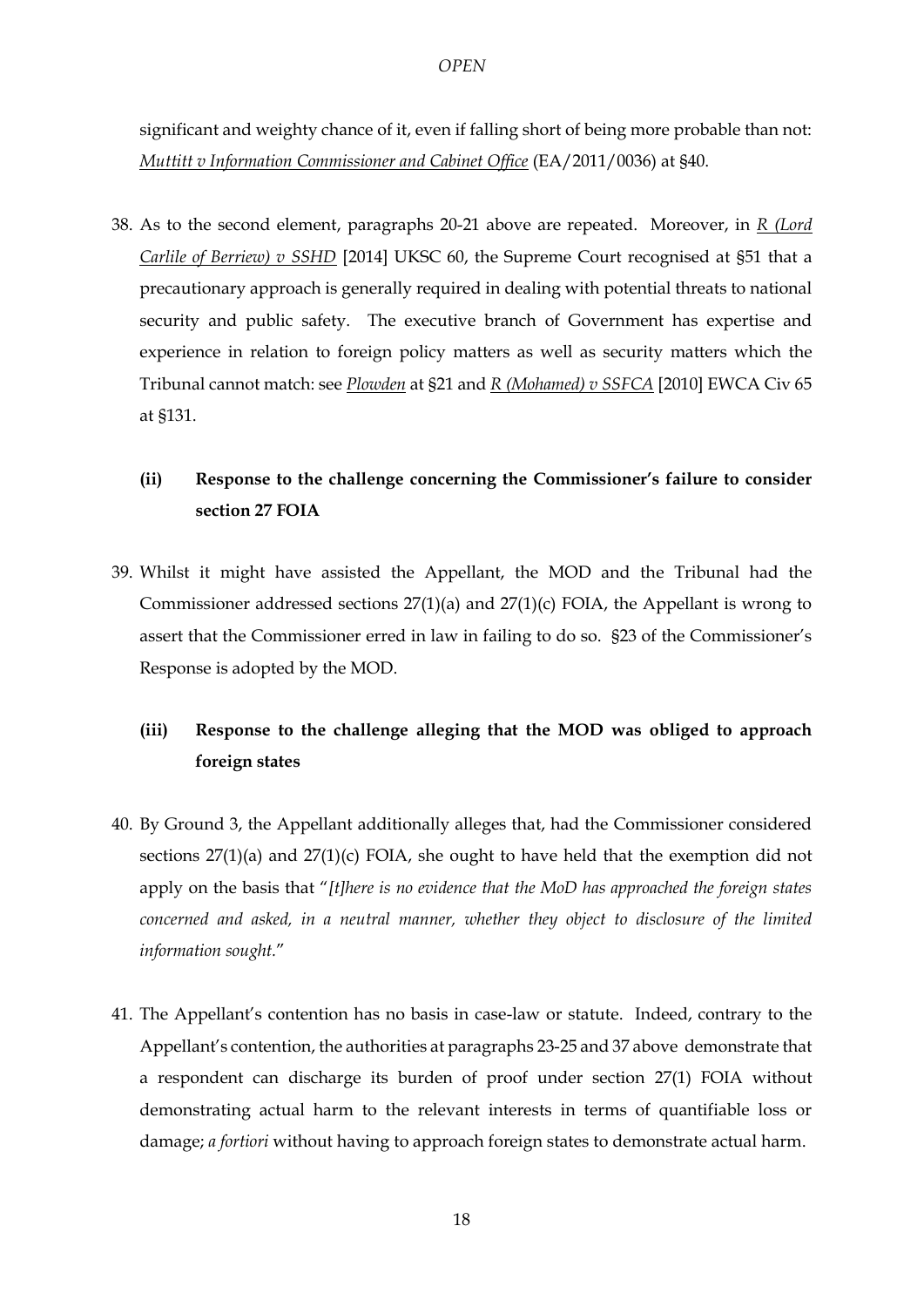- 42. Further, the approach contended for by the Appellant imposes such an excessive burden on the MOD when relying on section 27(1) FOIA as to render the exemption nugatory in many cases. The enquiry suggested by the Appellant would likely of itself prejudice relations between the UK and the UK's interests abroad by calling into question the discretion of the UK.
- 43. The MOD has properly established that disclosure of the requested information would harm relations between the UK and other states, and the interests of the UK abroad, without resorting to eliciting express confirmation of relevant prejudice from foreign states. The MOD notes:
	- a. There is not a clear division between the harm falling under section 27(1)(a) and 27(1)(c) FOIA. To a material degree, the harm which would result from disclosure overlaps and falls to be taken into account with respect to each provision.
	- b. The UK military's ability to operate in pursuit of the UK's national interests depends on working with a range of partners from across the globe. Many of the UK's partners value the discretion of the UK in their relationships and activities. This discretion enables the UK to deal with partners who may not agree with each other, maintain close relationships through times of tension, and work in ways that may be deemed sensitive to partners. The MOD contends that disclosure of the information sought would reduce partners' willingness to cooperate with the UK, the effect of which would be that relations between the UK and other states would be harmed.
	- c. Maintaining trust in relationships with other states is exceptionally important, not only for the UK`s reputation, but also for the ability of UK forces to operate both now and in the future. These relationships provide the UK with freedom of manoeuvre and action in various regions, and enable the UK to maintain willing partnerships that help achieve both the UK's and shared goals. The MOD contends that disclosure of the information sought would undermine mutual trust and therefore adversely affect the interests of the UK abroad.